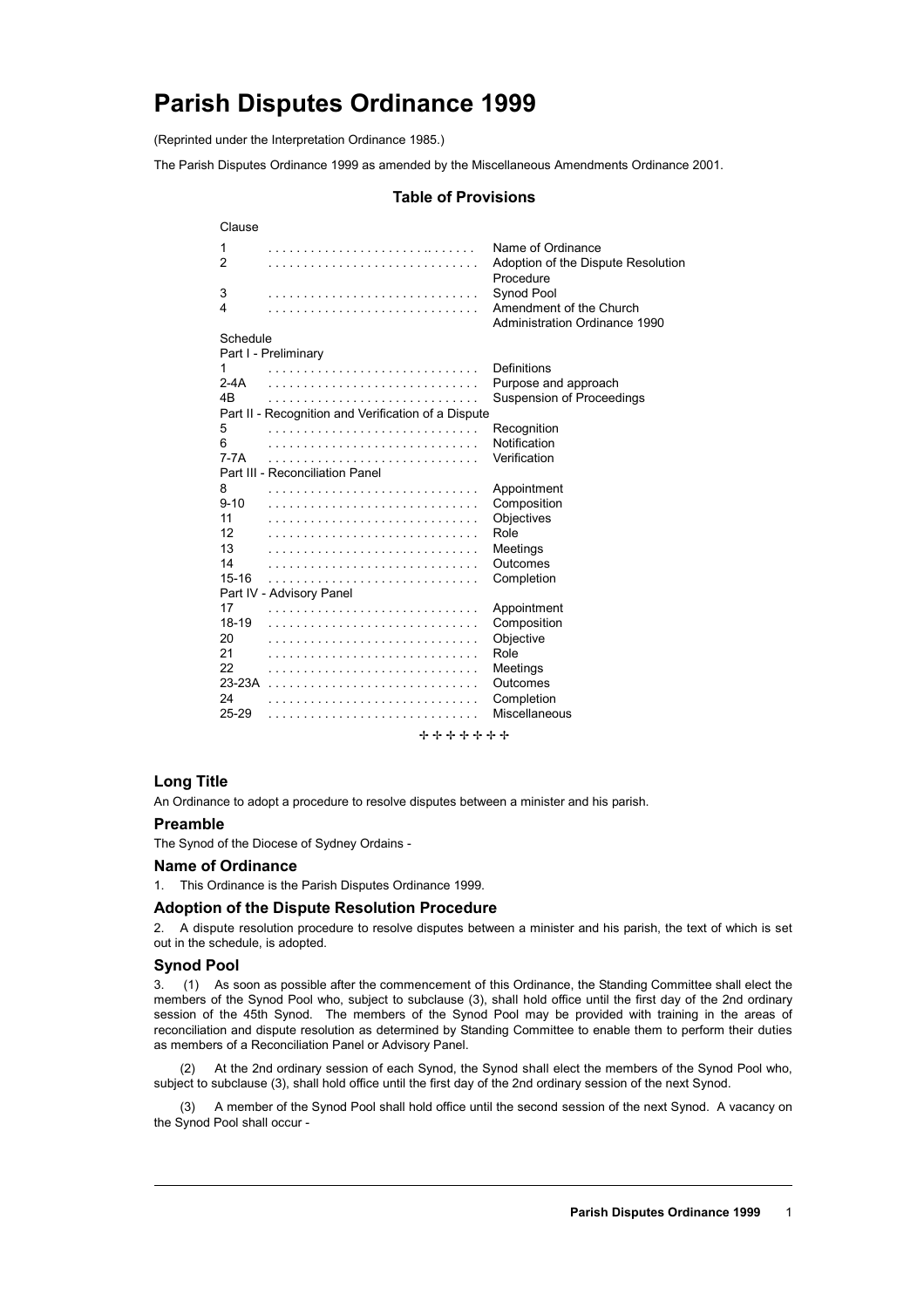- (i) when a member thereof
	- (a) dies,
	- (b) resigns,
	- (c) is declared by a competent court incapable of managing his or her affairs,
	- (d) ceases to reside permanently in the Diocese; or
- (ii) when Standing Committee by resolution declares the seat of a member to be vacated by reason of his or her refusal neglect or inability to perform the duties of the office or for such other reason therein stated.
- (4) The terms of the Casual Vacancies Ordinance 1935 shall apply to the filling of casual vacancies.

#### **Amendment of the Church Administration Ordinance 1990**

4. The Church Administration Ordinance 1990 is amended as follows - in clause 9 an additional subclause 9(6) is inserted -

"The Archbishop may direct the minister and churchwardens to convene a vestry meeting to consider any recommendation of the Advisory Panel established by the Parish Disputes Ordinance 1999 and the regional bishop or other person directed by the Archbishop will chair this vestry meeting".

#### **Schedule**

A procedure to resolve disputes between a minister and his parish.

## **Part I Preliminary**

## **Definitions**

1. (1) In this Ordinance the specified words have the following meanings -

"Alternate"

In the context of membership of a Reconciliation or Advisory Panel, "Alternate" means a person who is available to interchange with their respective appointed clergyman or layperson. The interchange occurs if the person appointed to the Panel is unavailable and agrees to the interchange (in which case the "Alternate" can be terminated by the appointed person at any time), or the appointed person's position in the Synod pool is declared vacant under subclause 3(3) of this Ordinance. The "Alternate" must be drawn from the Synod Pool and carries the same rights and obligations as the appointed member.

#### " Advisory Panel"

The Advisory Panel constituted under clause 18.

"Dispute"

A disagreement between a minister and the parish council and/or one or more parishioners notwithstanding that it may be dealt with under the Incapacity Ordinance , the Tribunal Ordinance , the Offences Ordinance 1962 or Part 9 of the Church Administration Ordinance 1990.

## "Incapacity Ordinance"

The Incapacity and Inefficiency Ordinance 1906 or any ordinance which replaces that ordinance.

"Laypersons"

- (a) the majority of the members of the parish council who notified a regional bishop of a dispute under subclause 6(1); or
- (b) the 12 or more persons who notified a regional bishop of a dispute under subclause  $6(2)$ ; or
- (c) both (a) and (b), if both have notified a regional bishop of the same dispute ; or
- (d) the parishioners as determined by the regional bishop under clause 7A,

as the case may require, together with any parishioners as determined by the regional bishop under subclause 6(7).

"Minister"

- (a) in relation to a provisional parish , the person licensed thereto for the time being as curate-in-charge;
- (b) in relation to a parish, the person licensed thereto as incumbent; and
- (c) in the absence or incapacity of a person referred to in paragraph (a) or (b) or during any vacancy in office of the curate-in-charge or incumbent, the person authorised under clause 59 of the Church Administration Ordinance 1990 for the time being to exercise all or any of the functions of the curate-incharge or incumbent, to the extent to which those functions are properly exercisable in accordance with his licence or other authority.

"Parishioner"

Has the meaning attributed to that word in the Church Administration Ordinance 1990.

"Party or Parties"

The minister and the Laypersons.

"Reconciliation Panel"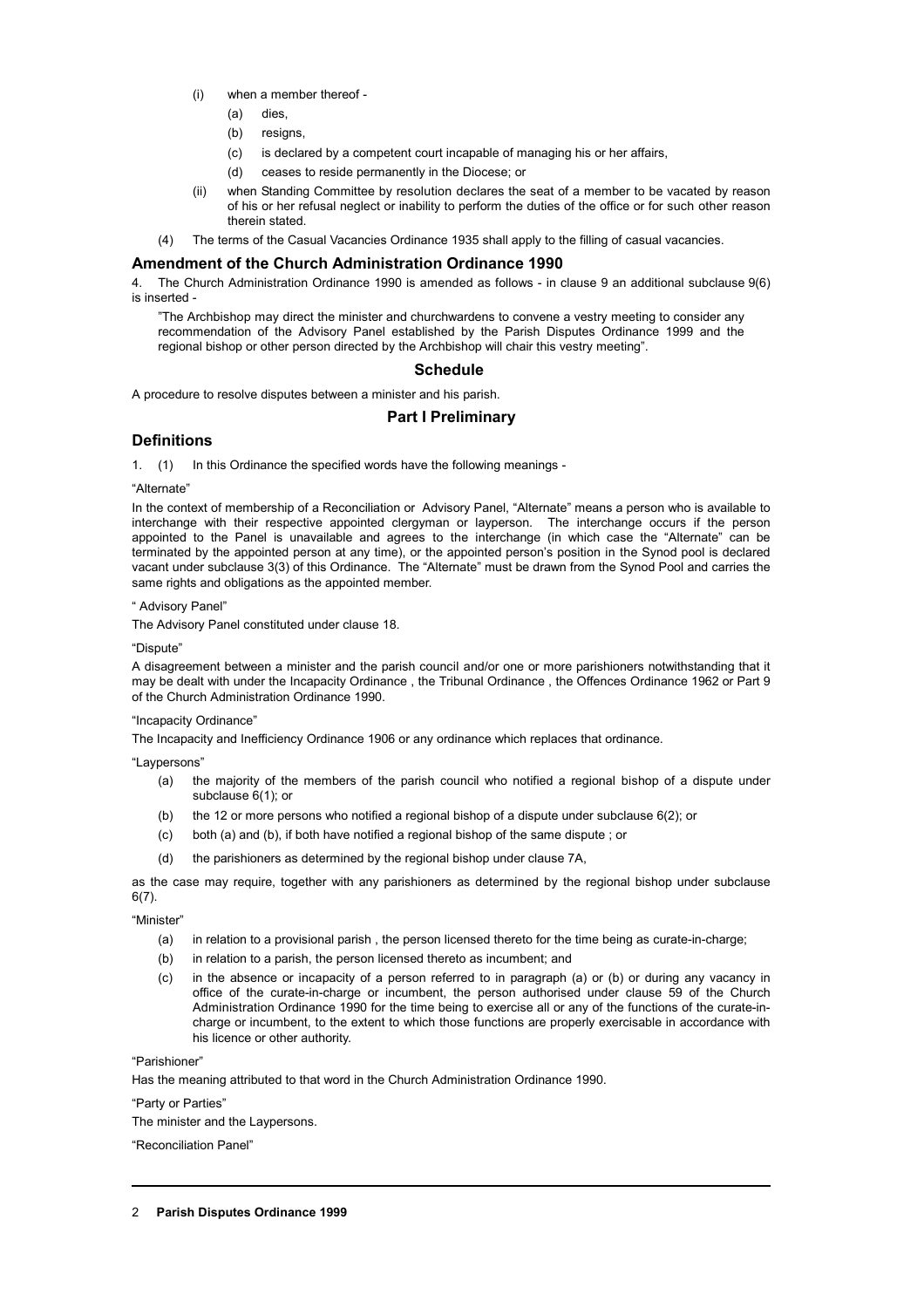The Reconciliation Panel constituted under clause 9.

"Regional Bishop"

- (a) the regional bishop responsible for the oversight of the parish, or his delegate; or
- (b) the Archbishop, if the Archbishop has notified the regional bishop and the parties that he shall exercise any or all of the functions of the regional bishop in this Ordinance.

#### "Synod Pool"

A group of twelve clergy, at least nine of whom are to be incumbents, (elected by the clerical members of Synod) and twelve laypersons (elected by the lay members of Synod) as provided for in clause 3 of this Ordinance.

"Tribunal Ordinance"

The Tribunal Ordinance 1962 or any ordinance which replaces that ordinance.

- If one or more persons, being Laypersons, -
	- (a) notify the regional bishop that they wish to withdraw from the dispute; or
	- (b) by their conduct, may be regarded as having withdrawn from the dispute, as are so regarded by the regional bishop,

the Laypersons, thereafter, means those persons who are Laypersons and in relation to whom paragraphs (a) and (b) do not apply.

#### **Purpose and approach**

2. This is a set of guidelines for resolving disputes between a minister and Laypersons. It is intended that disputes will firstly be dealt with by the parish using internal pastoral processes. Resort should only be had to these procedures when the internal pastoral procedures and resources of the parish fail to resolve a dispute.

Recognising that reconciliation is commanded of us by God, the objective of this procedure is to develop a resolution of a dispute in a manner which provides for continuity of Gospel ministry and restores relationships and thereby achieves reconciliation.

3A. The intent of these procedures is that at all levels - parish, regional bishop, Reconciliation Panel and Advisory Panel - the principles of non-adversarial dispute resolution, mediation and reconciliation will be prayerfully, flexibly and persistently applied to the resolution of the dispute with a view to restoring relationships rather than relying on, determining or enforcing rights.

- 4. There are three levels of extra parochial dispute management. These will involve:
	- (a) Notification to and consultation with the regional bishop (Part II)
	- (b) The Reconciliation Panel (Part III)
	- (c) The Advisory Panel (Part IV).

4A. A Reconciliation Panel or an Advisory Panel may determine, pending it reaching a conclusion, that an action taken, not taken, proposed to be taken or proposed to be not taken has given rise to a dispute notified under clause 6. Where a Reconciliation Panel or an Advisory Panel makes such a determination, it may give such directions as it considers appropriate to preserve the situation which existed before the dispute arose or the events which have given rise to the dispute occurred. Such directions may be varied. All such directions are binding.

## **Suspension of Proceedings**

4B. If -

- (a) a charge is preferred against a minister under the Tribunal Ordinance; or
- (b) proceedings are instituted against a minister under the Incapacity Ordinance;

and the Chancellor is of the opinion that the charge or proceedings relate to a dispute referred to a Reconciliation Panel or an Advisory Panel, all proceedings under this Ordinance must be suspended until that charge or those proceedings have been disposed of or cease, if, in the opinion of the Chancellor, the proceedings under this Ordinance are not appropriate in the circumstances.

## **Part II Recognition and Verification of a Dispute**

#### **Recognition**

5. Parishioners are encouraged to bring concerns initially to the minister and the parish council with a view to resolution of disputes within the parish. If the internal parish processes do not resolve a dispute then the regional bishop may be consulted as set out in this Part.

#### **Notification**

6. (1) A dispute may be notified to the regional bishop by the minister or a majority of the members of the parish council or by parishioners.

(2) It is competent for the regional bishop to accept notification of a dispute if petitioned by twelve or more persons who declare themselves to be parishioners notwithstanding he has not been notified by either the minister or a majority of the members of the parish council.

(3) In determining whether the persons referred to in subclause 6(2) are parishioners the regional bishop is to have regard to the definition in clause 2(1) of the Church Administration Ordinance 1990.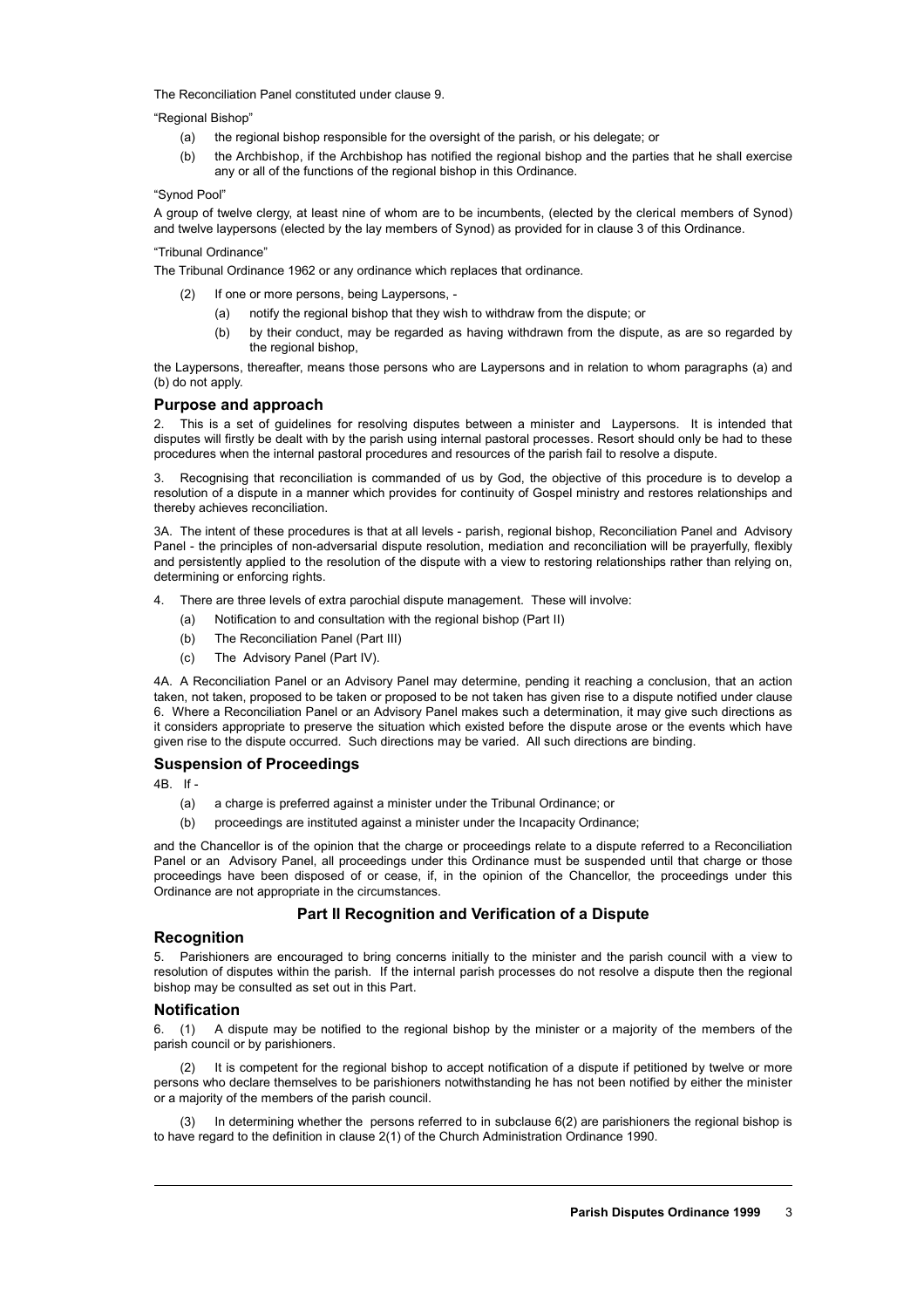- (4) Notification must
	- (a) be in writing and must contain a statement by the party or parties notifying the dispute that they are prepared to engage in the reconciliation processes of the Ordinance in good faith; and
	- (b) outline the nature and extent of the matters in dispute.
- (5) The regional bishop must acknowledge in writing a dispute notification normally within two weeks.

(6) The Archbishop may, on application from one of the notifying parties or the regional bishop or at his own discretion, appoint another bishop to act on behalf of the regional bishop under the procedures of this Ordinance. The Archbishop may change this appointment from time to time and may specify that the appointment is restricted to certain procedures under the Ordinance.

The regional bishop may, at his own discretion at any time after he has acknowledged a dispute notification under this clause, declare that one or more further parishioners are added as parties to the dispute.

#### **Verification**

7. (1) The regional bishop must, having met with the parties involved, at his absolute discretion determine -

- (a) to take no further action;
	- (b) that the dispute is of such a character that he encourages the parties to seek resolution and does not refer the matter to a Reconciliation Panel; or
	- (c) to refer the matter to a Reconciliation Panel.
- (2) In making his determination under subclause 7(1) the regional bishop may have regard to
	- (a) the internal parish pastoral action already undertaken;
	- (b) any previous consultation with the regional bishop;
	- (c) the response of the parties to the consultation;
	- (d) the nature and subject of the dispute including the regional bishop's assessment as to the real or underlying cause or causes of the dispute;
	- (e) his assessment as to the probabilities of further consultation with him resulting in a resolution of the dispute;
	- (f) his pastoral judgment as to the best interests of the parties, the parish and the ministry of the Church;
	- (g) any other matter which he considers relevant.

7A. If a regional bishop takes the view that a dispute exists in a parish that, had it been properly notified to him under clause 6, he would have referred to a Reconciliation Panel, the regional bishop may, after due consultation, refer the matter to a Reconciliation Panel. In these circumstances the regional bishop must nominate the Laypersons involved in the dispute with the minister.

## **Part III Reconciliation Panel**

## **Appointment**

8. A Reconciliation Panel is called by a regional bishop.

#### **Composition**

9. (1) Subject to subclause 9(4), a Reconciliation Panel consists of 2 persons being -

- (a) one lay person from the Synod Pool nominated by the Laypersons (an Alternate may also be nominated from the Synod Pool); and
- (b) one member of the clergy from the Synod Pool nominated by the minister (an Alternate may also be nominated from the Synod Pool).

(2) If the Laypersons or the minister fail to nominate a member of the Panel within 14 days after a written request by the regional bishop to do so, the regional bishop shall make the nomination instead of the party in default.

(3) If the dispute was notified by Laypersons (or the regional bishop) a minister's nomination of a member of the Synod Pool to a Reconciliation Panel shall include a written statement that he is prepared to engage in the reconciliation processes of the Ordinance in good faith.

If the dispute was notified by the minister (or the regional bishop) the Laypersons' nomination of a member of the Synod Pool to a Reconciliation Panel shall include a written statement that they are prepared to engage in the reconciliation processes of the Ordinance in good faith.

(5) The regional bishop shall appoint one of the two persons to be the convenor of meetings of the Reconciliation Panel.

(6) If the parties agree, the Reconciliation Panel shall consist of one person from the Synod Pool nominated by them.

10. A parishioner of a church in the parish is not eligible to be a member of the Reconciliation Panel.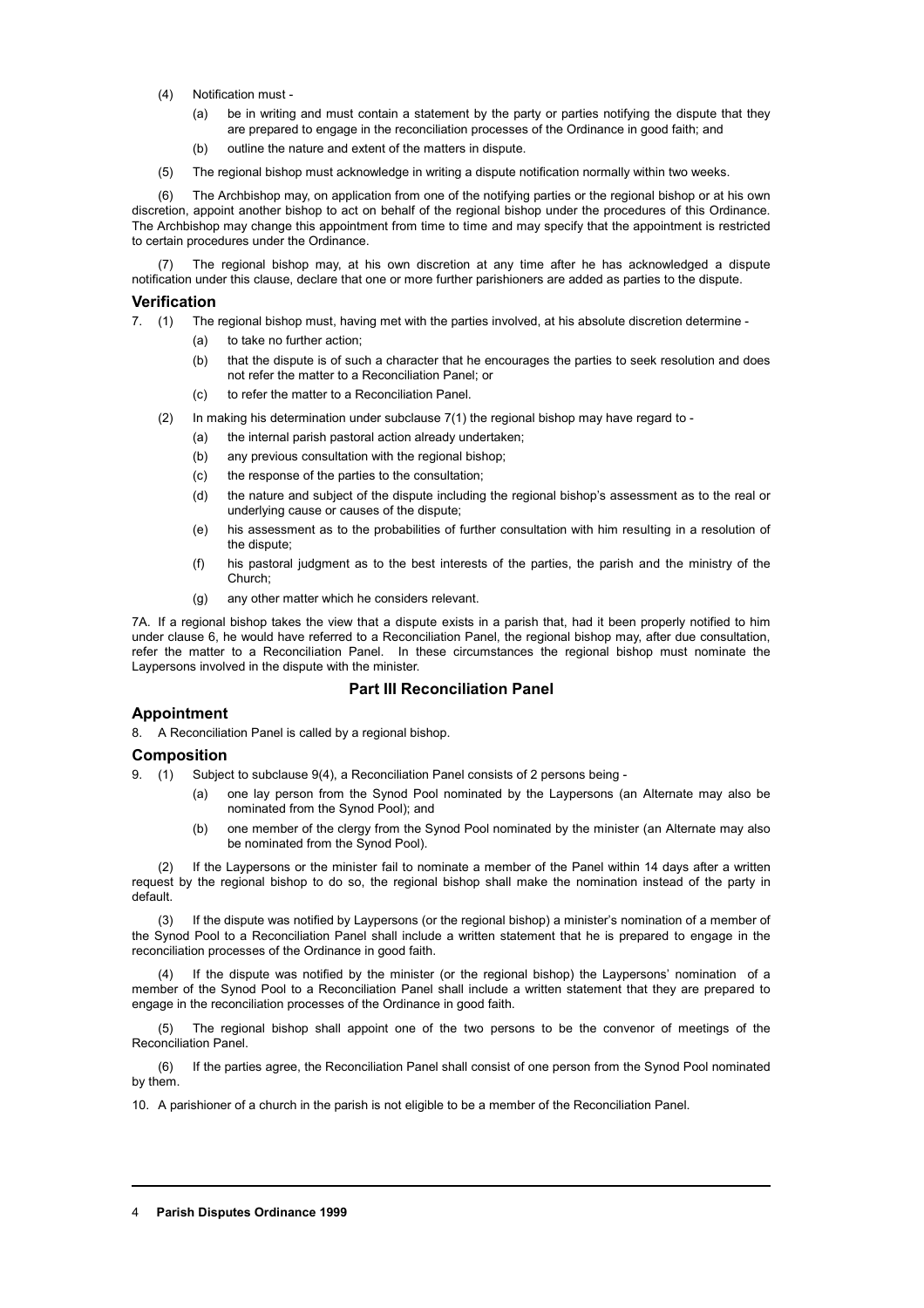# **Objectives**

- 11. To achieve reconciliation in a way which expresses biblical values including
	- (a) prayerfully working together so that we glorify the God and Father of our Lord Jesus Christ;
	- (b) appealing to all to look not only to their own interests but to the interests of others; and
	- (c) finding a way forward whereby the parties may agree to differ but will work together in love being one in spirit and purpose.

#### **Role**

12. A Reconciliation Panel will convene meetings of the parties in dispute and may -

- (a) seek advice from additional persons including, but not limited to, the Archbishop or a regional bishop and invite any such persons to meet with the Panel; and
- (b) use parish property, other than the rectory, for meetings as required.

### **Meetings**

13. Meetings between the Reconciliation Panel and each party will be confidential between the Reconciliation Panel and the parties and be conducted in the following manner-

- (a) informal, in that formal evidence will not be taken;
- (b) free of legal representation:
- (c) held with each party individually, with the parties only joining when, and if, the Reconciliation Panel believes it is appropriate;
- (d) not subject to minutes but the Reconciliation Panel may keep a record of meetings held and agreed outcomes;
- (e) except where the Reconciliation Panel consists of 1 person under subclause 9(6), a quorum will be the full Reconciliation Panel, that is, the clergy member and the lay member; and
- (f) open and close with prayer.

#### **Outcomes**

14. The Reconciliation Panel may reach a range of conclusions.

- (a) The parties may agree to undertake specific actions (or not undertake, as appropriate) and review the position at some time in the future.
- (b) The parties may not agree, but accept that complete agreement is not necessary.
- (c) The dispute may be fully resolved to everyone's satisfaction.
- (d) There may be no resolution achievable under this process.

#### **Completion**

15. In the event that a pause or lengthy delay is decided as an appropriate approach to the dispute, the Reconciliation Panel remains in place and authorised to call additional meetings as it sees fit.

16. A Reconciliation Panel remains convened, notwithstanding that the terms of the Reconciliation Panel as members of the Synod Pool have expired, until -

- (a) the Reconciliation Panel advises the regional bishop that the parties are reconciled and the dispute is resolved;
- (b) the Reconciliation Panel advises the regional bishop that the reconciliation process is unlikely to produce an outcome acceptable to all parties;
- (c) either party calls for an Advisory Panel;
- (d) either party indicates to the regional bishop that the reconciliation process has failed; or
- (e) the dispute becomes the subject of litigation between the parties.

# **Part IV Advisory Panel**

#### **Appointment**

- 17. (1) An Advisory Panel may be called by the regional bishop but only
	- (a) after a Reconciliation Panel has reached a conclusion; or
		- (b) if the regional bishop is satisfied that a Reconciliation Panel has made a serious attempt to resolve the dispute,

and either party declares that a dispute continues to exist.

(2) In determining whether to call an Advisory Panel, the regional bishop may have regard to the matters in subclause 7(2).

#### **Composition**

- 18. (1) An Advisory Panel consists of 3 persons being
	- (a) one person from the Synod Pool nominated by the regional bishop (an Alternate may also be nominated from the Synod Pool);
	- (b) one lay person from the Synod Pool nominated by the Laypersons (an Alternate may also be nominated from the Synod Pool); and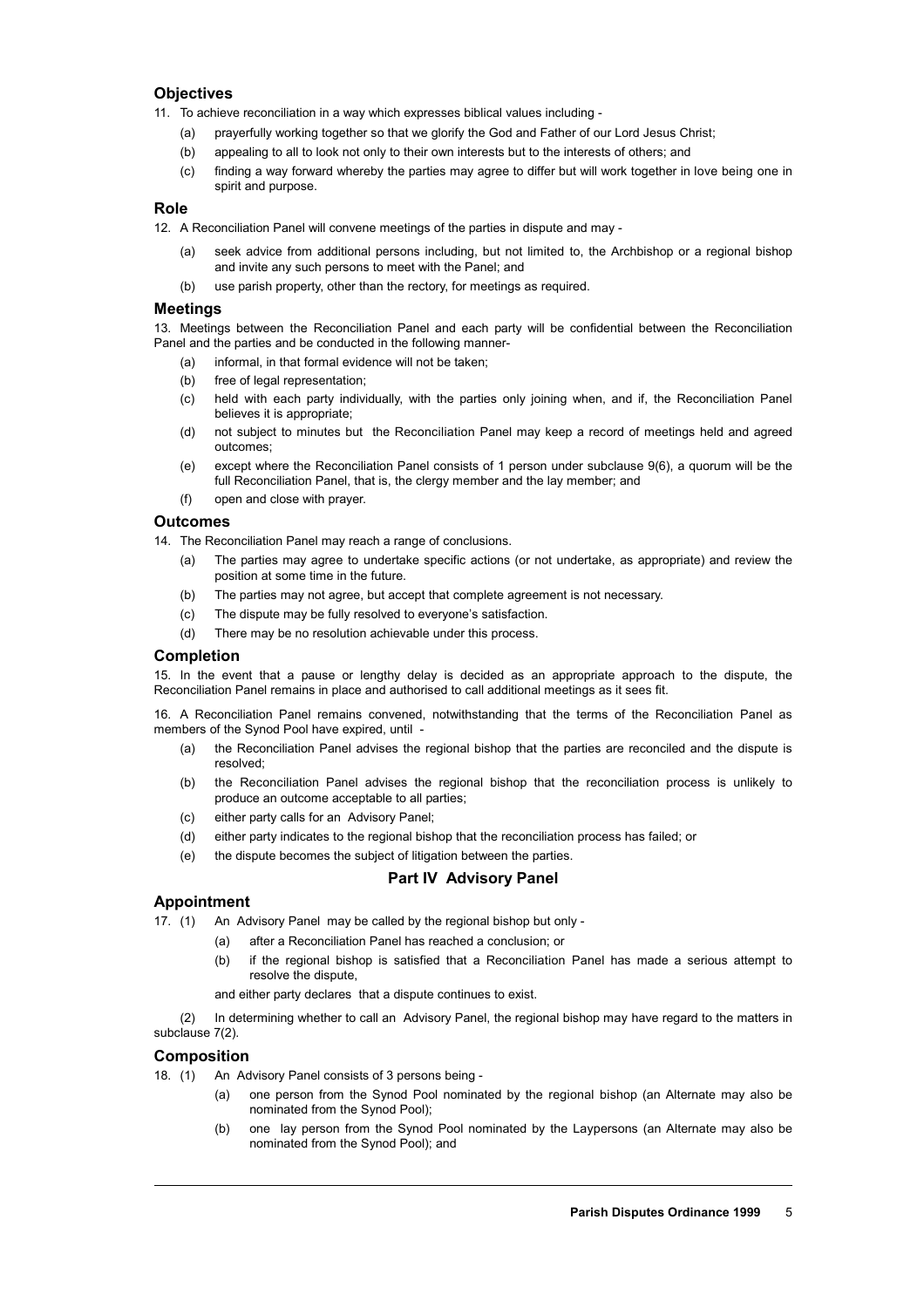(c) one member of the clergy from the Synod Pool nominated by the minister (an Alternate may also be nominated from the Synod Pool).

(2) The member of the Advisory Panel nominated by the regional bishop is to be the convenor of meetings of the Advisory Panel.

If the minister fails to nominate a member of the clergy from the Synod Pool within 7 days of being asked by the regional bishop to do so, or within such further time as the regional bishop may allow, the minister's right of nomination shall lapse and the other two members shall constitute the Advisory Panel.

If the Laypersons fail to nominate a lay person from the Synod Pool within 14 days of being asked by the regional bishop to do so or within such further time as the regional bishop may allow, the Laypersons' right of nomination shall lapse.

19. A parishioner of a church in the parish is not eligible to be a member of the Advisory Panel. No member of a Reconciliation Panel may serve on an Advisory Panel hearing the same dispute.

## **Objective**

20. To restore peace with justice within the congregation either by reconciliation or by recommendation.

## **Role**

21. An Advisory Panel will convene a meeting of the parties to the dispute and may -

- (a) seek advice from additional persons including, but not limited to the Reconciliation Panel, the Archbishop or the regional bishop and invite any such persons to meet with the Panel;
- (b) use parish property, other than the rectory, for meetings as required.
- (c) request secretarial assistance from the parish; and/or
- (d) make procedural recommendations to any party to a dispute, the regional bishop or the Archbishop.

## **Meetings**

22. The Advisory Panel -

- (a) will allow each party the opportunity to present its case by way of oral and or written submissions and to present documentary material;
- (b) will be free of legal representation;
- (c) may convene meetings with any or all parties and have the right to invite witnesses;
- (d) will minute its meetings, and provide copies to all parties, the regional bishop and Archbishop;
- (e) will have a quorum of the full Panel, that is, the convenor, one clergy member and one lay member;
- (f) may make orders as to the conduct of the meeting as it deems appropriate;
- (g) may reach its decisions by simple majority;
- (h) must observe the rules of procedural fairness; and
- (i) shall provide a written progress report to the regional bishop at least monthly and upon completion of its work.

## **Outcomes**

23. The Advisory Panel may recommend any or all of the following outcomes.

- (a) A set of actions either with a view to final resolution of the dispute , or as interim measures whose effect will be assessed after a period specified by the Advisory Panel and after which the Advisory Panel may recommend further actions.
- (b) To the minister that he take certain actions.
- (c) To the parish council, certain members of the parish council, or certain members of the congregation that they take specific actions.
- (d) To the Archbishop that the minister should be provided with certain training, leave or respite, and at whose cost.
- (e) To the Archbishop that he suggest
	- (i) that the minister seek another position, and/or
	- (ii) that any office bearer of the parish tender their resignation.
- (f) To the Archbishop that he direct the minister and churchwardens to convene a vestry meeting to consider any recommendations of the Advisory Panel, and that the regional bishop or other person delegated by the Archbishop chair the meeting*.*
- (g) Any other corrections, actions, rebuke, decisions or directions deemed appropriate.

23A. An Advisory Panel shall not make any recommendation under paragraph 23(e) or (g) unless it has -

- (a) first given any person intended to be affected by the recommendation 14 days written notice of the recommendation and the reasons therefore; and
- (b) carefully considered any response to such notice.